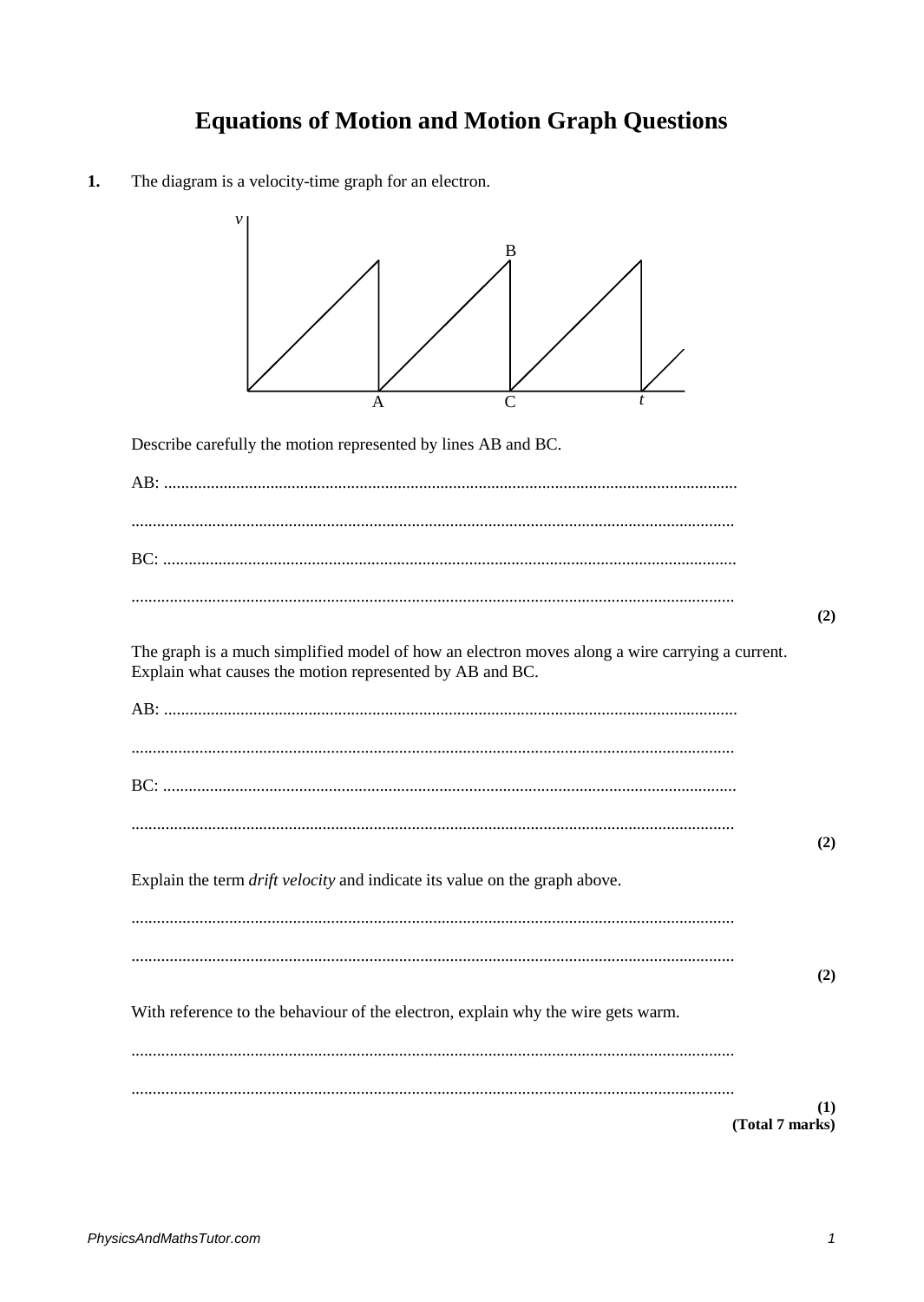The diagram shows a velocity-time graph for a ball bouncing vertically on a hard surface. The  $2.$ ball was dropped at  $t = 0$  s.



Sketch a displacement-time curve on the axes below for the first second of the motion.

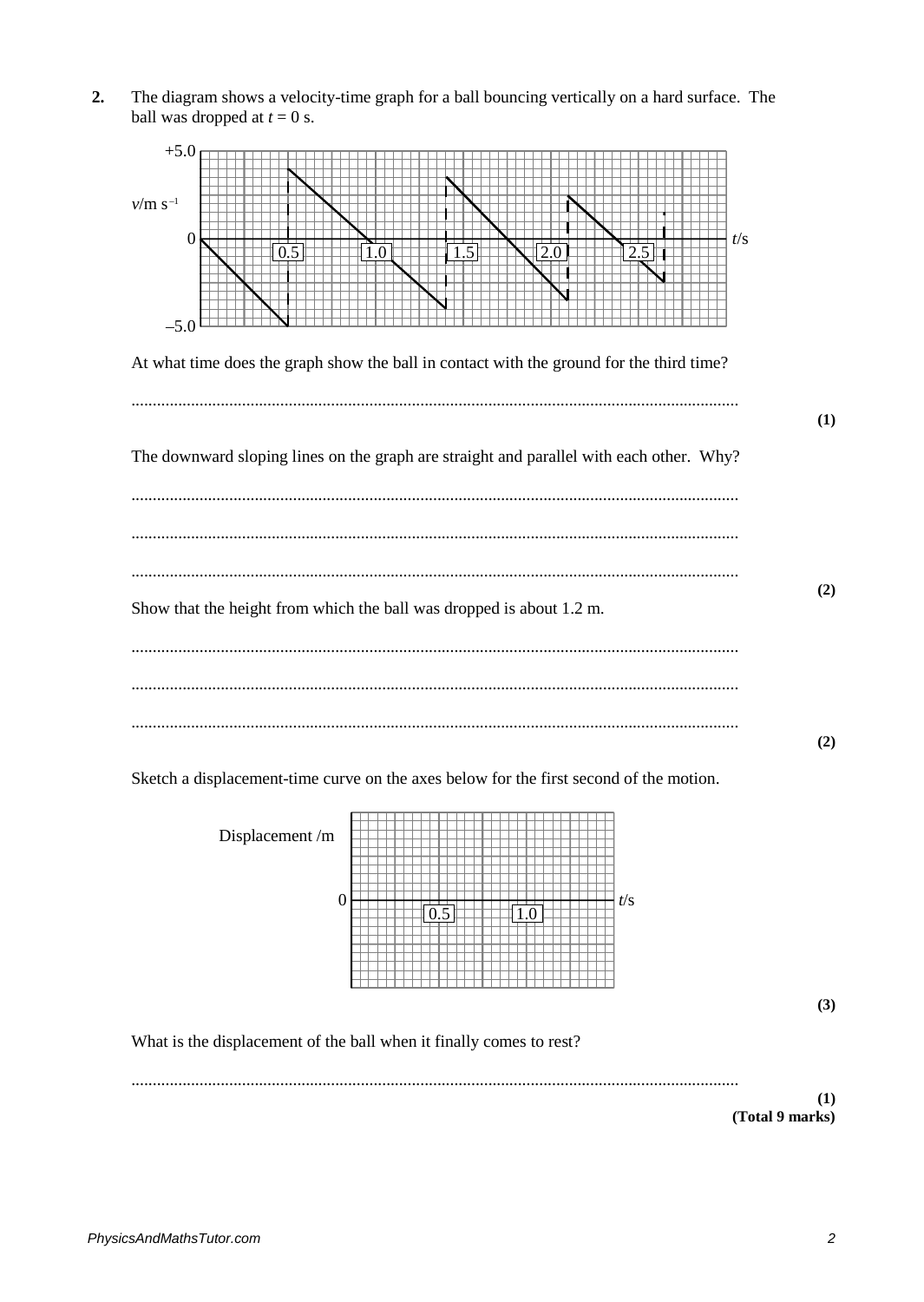A ball is dropped from a high window onto a concrete floor. The velocity-time graph for part of its motion is shown.  $3.$ 

| $v/m s^{-1}$                                         |                 |
|------------------------------------------------------|-----------------|
| $30 -$                                               |                 |
| 20 <sup>o</sup>                                      |                 |
| $10 -$                                               |                 |
| $\boldsymbol{0}$                                     | t/s<br>4<br>0   |
| $-10-$                                               |                 |
| $-20$                                                |                 |
| $-30$                                                |                 |
| Calculate the gradient from the origin to A.         |                 |
|                                                      |                 |
|                                                      |                 |
|                                                      |                 |
| Comment on the significance of your answer.          |                 |
|                                                      | (3)             |
| What happened to the ball at point A?                |                 |
|                                                      | (1)             |
| Calculate the height of the window above the ground. |                 |
|                                                      |                 |
|                                                      |                 |
|                                                      |                 |
|                                                      | (3)             |
|                                                      | (Total 7 marks) |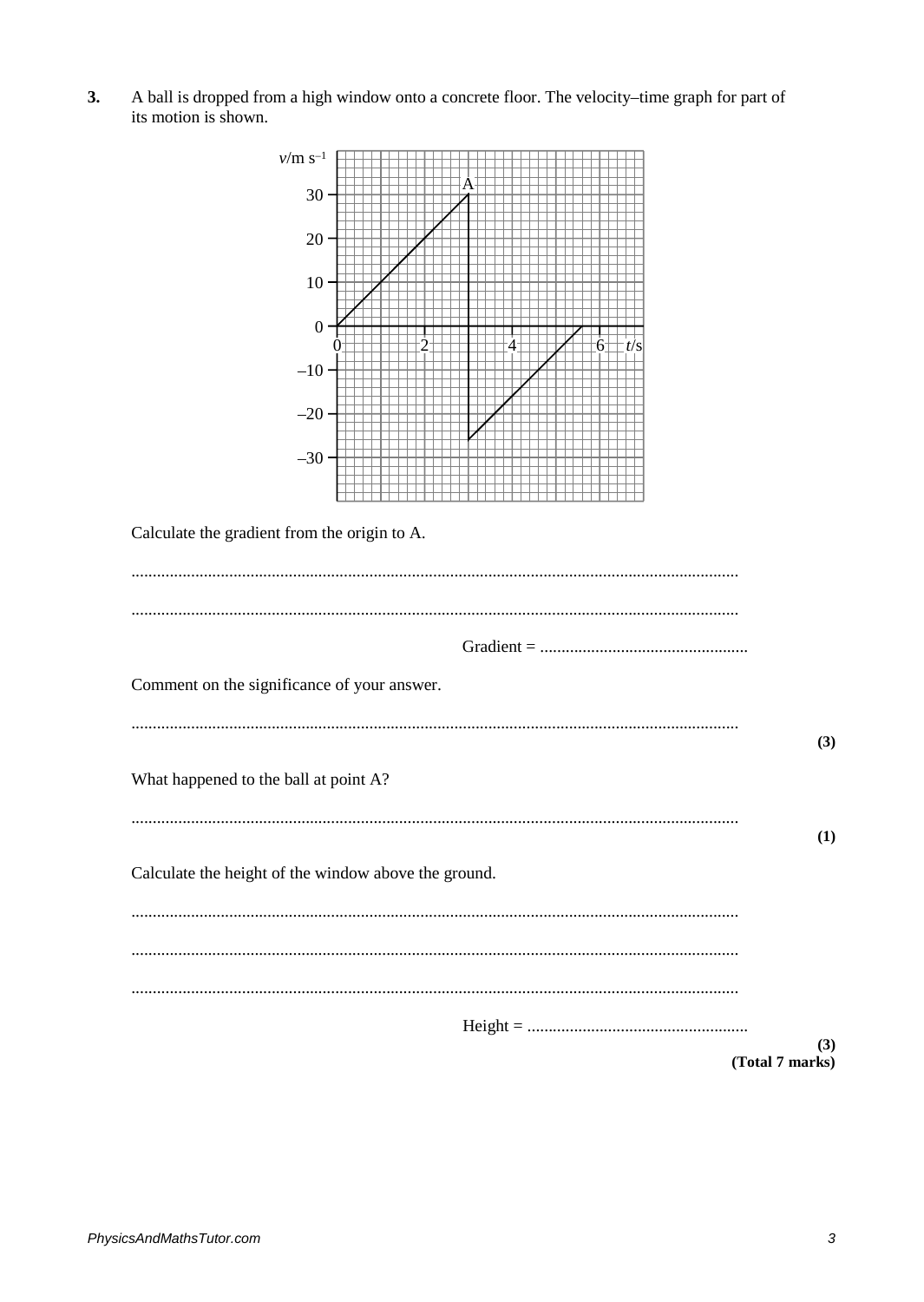$\overline{4}$ . The graph shows the variation of velocity with time for a body moving in a straight line.

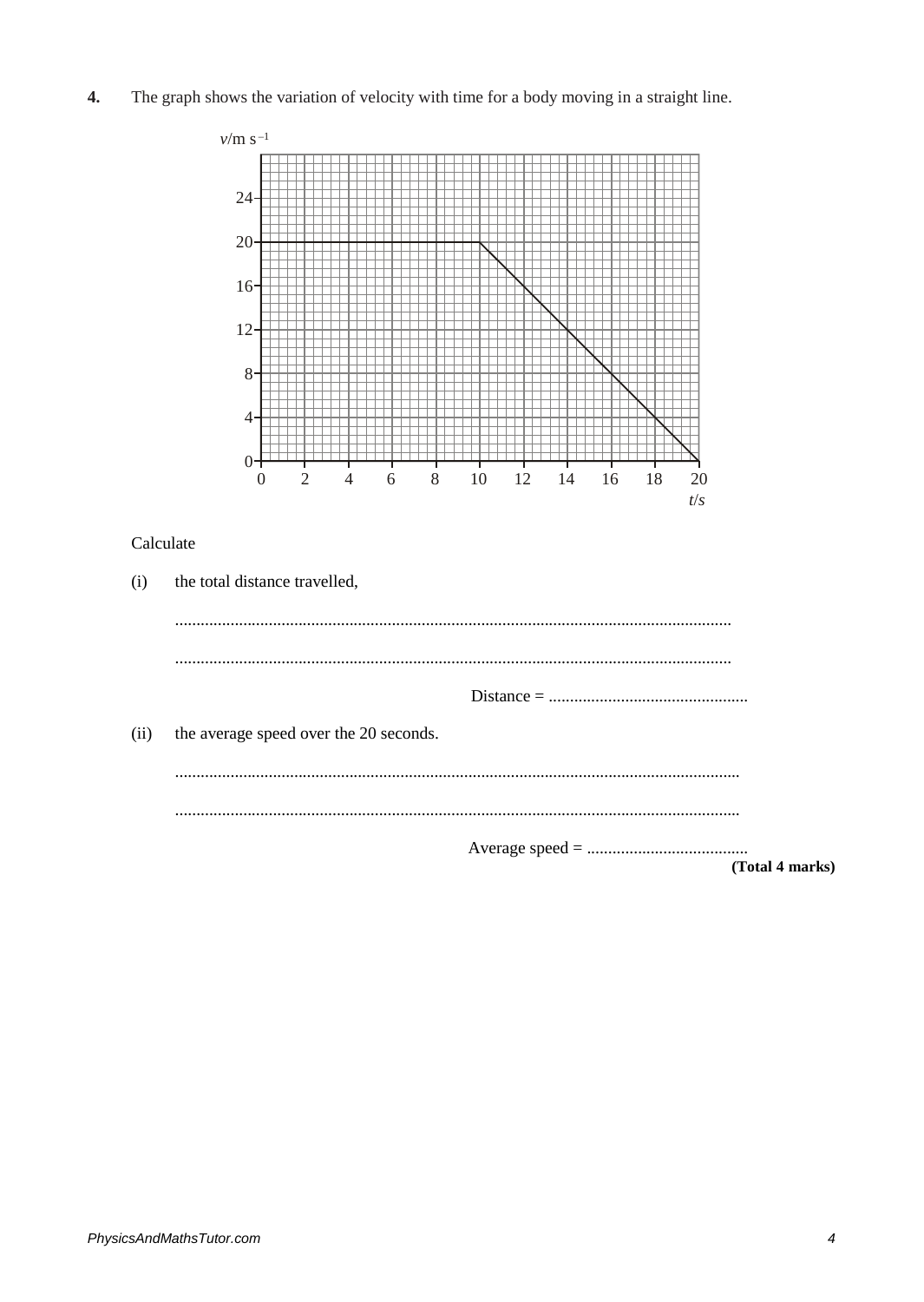A lorry is travelling at 25 m  $s^{-1}$  down a mountain road when the driver discovers that the brakes 5. have failed. She notices that an escape lane covered with sand is ahead and stops her lorry by steering it on to the sand.

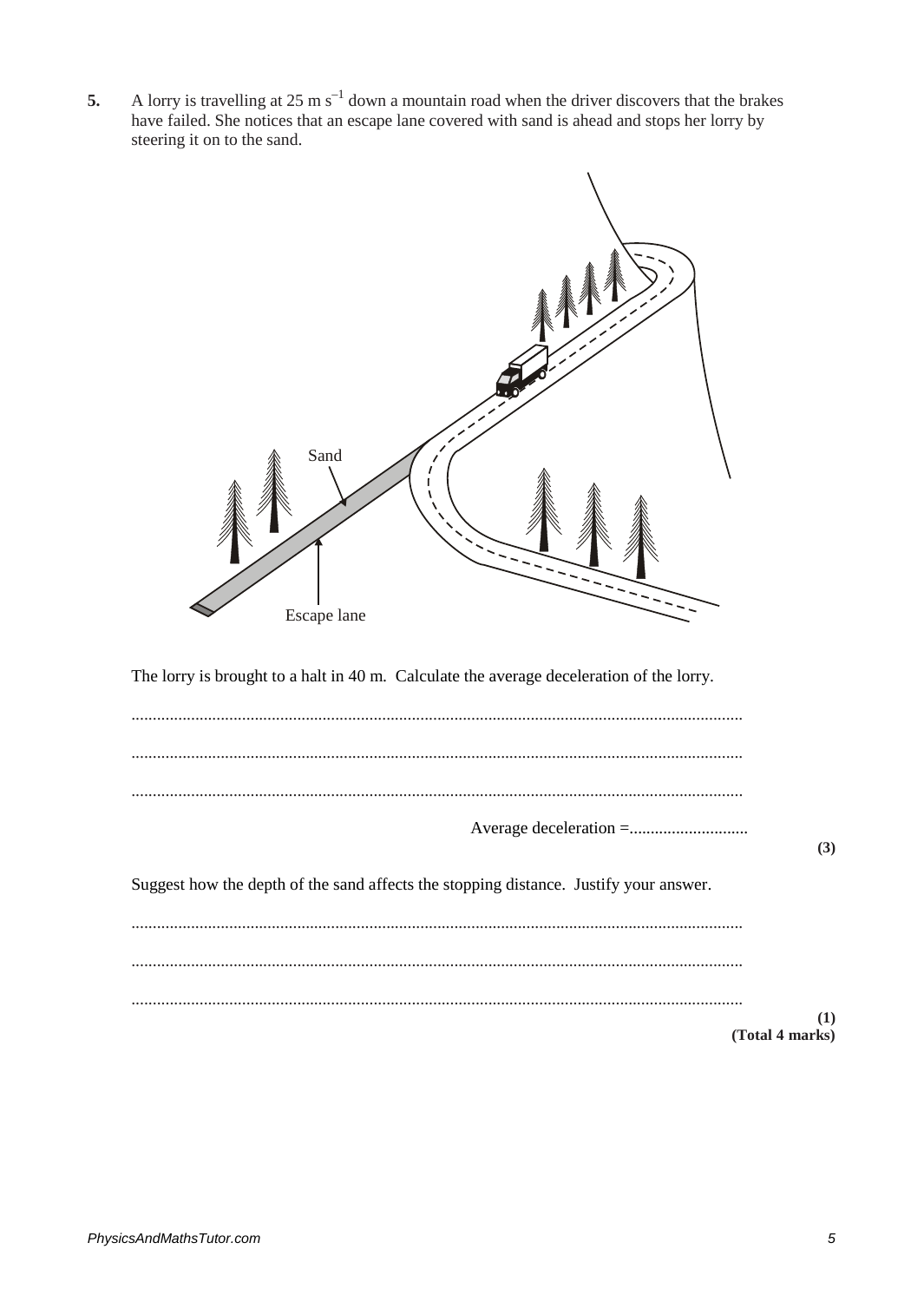**6.** Two cars, A and B, are travelling along the outside lane of a motorway at a speed of  $30.0 \text{ m s}^{-1}$ . They are a distance *d* apart.



The driver of car A sees a slower vehicle move out in front of him, and brakes hard until his speed has fallen to 22.0 m  $s^{-1}$ . The driver of car B sees car A brake and, after a reaction time of 0.900 s, brakes with the same constant deceleration as A.

The diagram below shows velocity-time graphs for car A (solid line) and car B (broken line).

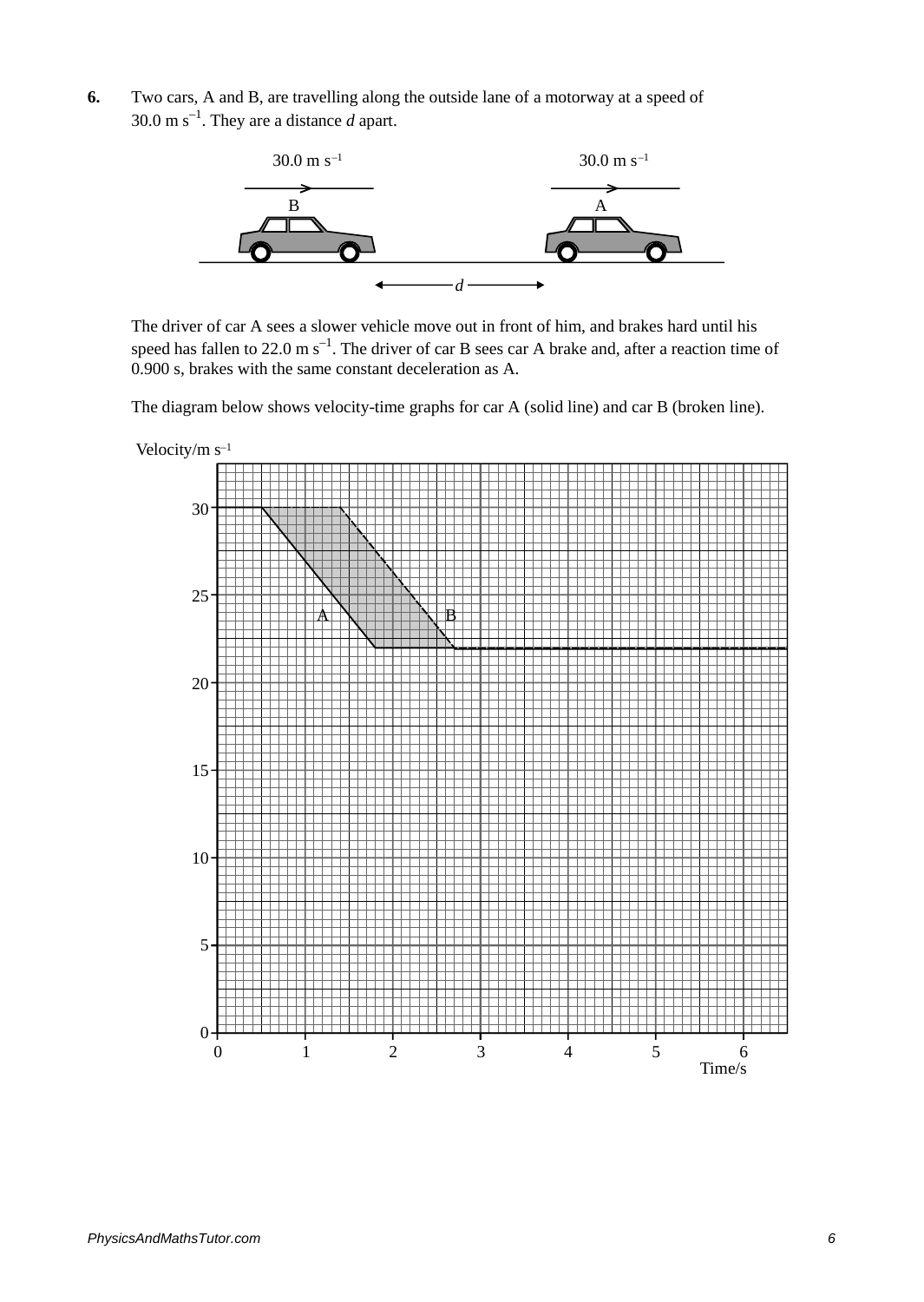| Find the deceleration of the cars whilst they are braking.                                                                                                                                                  |                  |
|-------------------------------------------------------------------------------------------------------------------------------------------------------------------------------------------------------------|------------------|
|                                                                                                                                                                                                             |                  |
|                                                                                                                                                                                                             |                  |
|                                                                                                                                                                                                             |                  |
|                                                                                                                                                                                                             |                  |
|                                                                                                                                                                                                             |                  |
|                                                                                                                                                                                                             |                  |
|                                                                                                                                                                                                             | (3)              |
| What does the area under a velocity-time graph represent?                                                                                                                                                   |                  |
|                                                                                                                                                                                                             |                  |
| Determine the shaded area.                                                                                                                                                                                  | (1)              |
|                                                                                                                                                                                                             |                  |
|                                                                                                                                                                                                             |                  |
|                                                                                                                                                                                                             |                  |
|                                                                                                                                                                                                             |                  |
|                                                                                                                                                                                                             |                  |
|                                                                                                                                                                                                             | (2)              |
| State the minimum value of the initial separation $d$ if the cars are not to collide.                                                                                                                       |                  |
| Explain how you arrived at your answer.                                                                                                                                                                     |                  |
|                                                                                                                                                                                                             |                  |
|                                                                                                                                                                                                             |                  |
|                                                                                                                                                                                                             |                  |
|                                                                                                                                                                                                             | (2)              |
|                                                                                                                                                                                                             |                  |
| Suppose that, instead of only slowing down to 22.0 m $s^{-1}$ , the cars had to stop. Add lines to the<br>grid above to show the velocity-time graphs in this case. (Assume that the cars come to rest with |                  |
| the same constant deceleration as before.)                                                                                                                                                                  | (1)              |
|                                                                                                                                                                                                             |                  |
| Explain why a collision is now more likely.                                                                                                                                                                 |                  |
|                                                                                                                                                                                                             |                  |
|                                                                                                                                                                                                             |                  |
|                                                                                                                                                                                                             |                  |
|                                                                                                                                                                                                             |                  |
|                                                                                                                                                                                                             | (2)              |
|                                                                                                                                                                                                             | (Total 11 marks) |